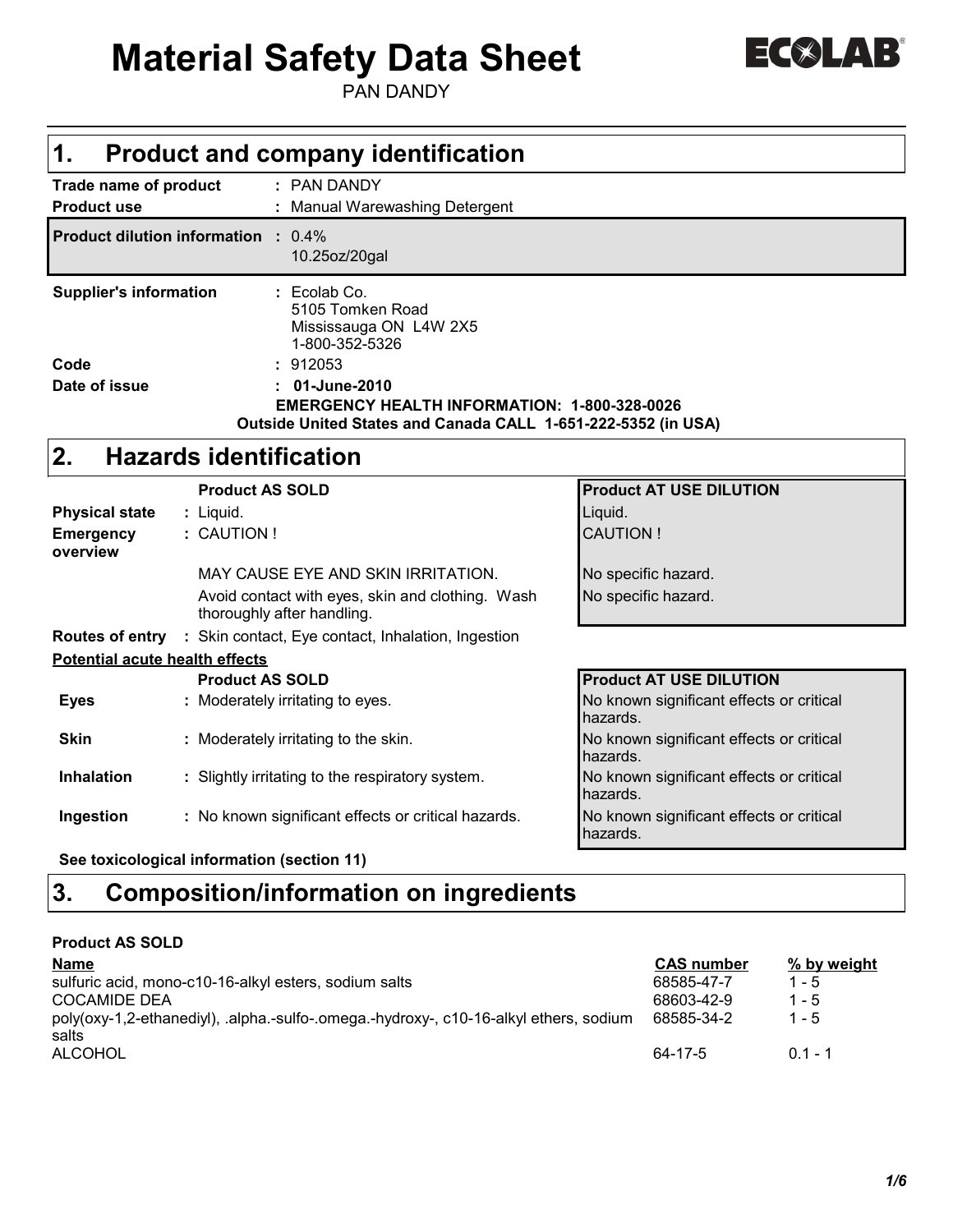### **Product AT USE DILUTION**

**Within the present knowledge of the supplier, this product does not contain any hazardous ingredients in quantities requiring reporting, in accordance with local regulations.**

### **First-aid measures 4.**

|                     |    | <b>Product AS SOLD</b>                                                                                                                                                                                                                | <b>Product AT USE DILUTION</b>                                             |
|---------------------|----|---------------------------------------------------------------------------------------------------------------------------------------------------------------------------------------------------------------------------------------|----------------------------------------------------------------------------|
| Eye contact         | ÷. | In case of contact, immediately flush eyes with plenty<br>of water. Remove contact lenses and flush again. Get water for a few minutes.<br>medical attention if irritation persists.                                                  | No known effect after eye contact. Rinse with                              |
| <b>Skin contact</b> |    | : In case of contact, immediately flush skin with plenty<br>of water. Remove contaminated clothing and shoes.<br>Get medical attention if irritation persists. Wash<br>clothing before reuse. Clean shoes thoroughly before<br>reuse. | No known effect after skin contact. Rinse with<br>water for a few minutes. |
| <b>Inhalation</b>   |    | : No special measures required. Treat symptomatically. No special measures required. Treat                                                                                                                                            | symptomatically.                                                           |
| Ingestion           |    | : Get medical attention if symptoms occur.                                                                                                                                                                                            | Get medical attention if symptoms occur.                                   |

### **Fire-fighting measures 5.**

| <b>Product AS SOLD</b>                                                                                                                 |  |                                                                                                                                                                             |
|----------------------------------------------------------------------------------------------------------------------------------------|--|-----------------------------------------------------------------------------------------------------------------------------------------------------------------------------|
| <b>Auto-ignition temperature</b>                                                                                                       |  | : Not available.                                                                                                                                                            |
| <b>Flammable limits</b>                                                                                                                |  | : Not available.                                                                                                                                                            |
| <b>Hazardous thermal</b><br>carbon dioxide<br>decomposition products<br>carbon monoxide<br>halogenated compounds<br>metal oxide/oxides |  | : Decomposition products may include the following materials:                                                                                                               |
| Special remarks on fire hazards                                                                                                        |  | : Not available.                                                                                                                                                            |
| Special remarks on explosion<br>hazards                                                                                                |  | : Not available.                                                                                                                                                            |
| Fire-fighting media and<br>instructions                                                                                                |  | : Use an extinguishing agent suitable for the surrounding fire.                                                                                                             |
|                                                                                                                                        |  | Dyke area of fire to prevent runoff.                                                                                                                                        |
|                                                                                                                                        |  | In a fire or if heated, a pressure increase will occur and the container may burst.                                                                                         |
| Special protective equipment<br>for fire-fighters                                                                                      |  | : Fire-fighters should wear appropriate protective equipment and self-contained<br>breathing apparatus (SCBA) with a full face-piece operated in positive pressure<br>mode. |

#### **Accidental release measures 6.**

|                                   | <b>Product AS SOLD</b>                                                                            | <b>Product AT USE DILUTION</b>                                                                     |
|-----------------------------------|---------------------------------------------------------------------------------------------------|----------------------------------------------------------------------------------------------------|
| <b>Personal</b><br>precautions    | : Use personal protective equipment as required.                                                  | Use personal protective equipment as<br>required.                                                  |
| Environmental<br>precautions      | : Avoid contact of large amounts of spilt material and<br>runoff with soil and surface waterways. | Avoid contact of large amounts of spilt<br>material and runoff with soil and surface<br>waterways. |
| <b>Methods for</b><br>cleaning up | : Use a water rinse for final clean-up.                                                           | Use a water rinse for final clean-up.                                                              |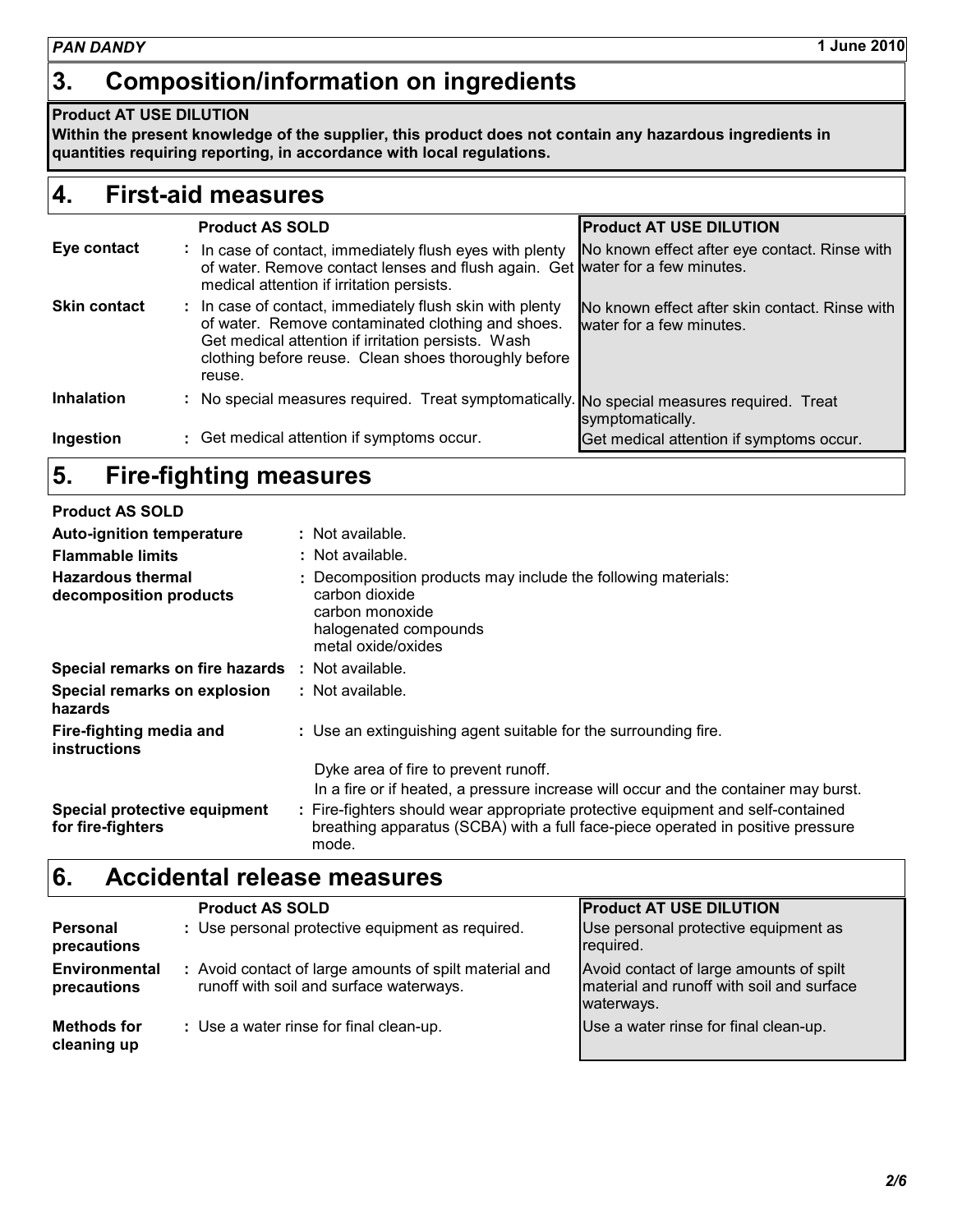#### : Keep out of reach of children. Store in a closed **||** container. Avoid contact with eyes, skin and clothing. Wash **:** thoroughly after handling. **Handling and storage 7. Handling Storage Product AS SOLD** Wash thoroughly after handling. Keep out of reach of children. **Product AT USE DILUTION**

Store between the following temperatures: 5 and 40°C

| 8.                         | <b>Exposure controls/personal protection</b>                                                            |                                                                                                          |
|----------------------------|---------------------------------------------------------------------------------------------------------|----------------------------------------------------------------------------------------------------------|
|                            | <b>Product AS SOLD</b>                                                                                  | <b>Product AT USE DILUTION</b>                                                                           |
| Engineering<br>measures    | : Good general ventilation should be sufficient to control<br>worker exposure to airborne contaminants. | Good general ventilation should be sufficient<br>to control worker exposure to airborne<br>contaminants. |
| <b>Personal protection</b> |                                                                                                         |                                                                                                          |
| <b>Eyes</b>                | : Safety eyewear should be used when there is a<br>likelihood of exposure.                              | No protective equipment is needed under<br>normal use conditions.                                        |
| <b>Hands</b>               | : For prolonged or repeated handling, use the following<br>type of gloves: Impervious gloves.           | No protective equipment is needed under<br>normal use conditions.                                        |
| <b>Skin</b>                | : No protective equipment is needed under normal use<br>conditions.                                     | No protective equipment is needed under<br>normal use conditions.                                        |

No special protection is required. **: Respiratory**

| <b>Occupational exposure limits</b> |                                                                             |                                                  | TWA (8 hours)                                         |              |                                                                                                  | STEL (15 mins)    |       |     | Ceiling           |              |                  |
|-------------------------------------|-----------------------------------------------------------------------------|--------------------------------------------------|-------------------------------------------------------|--------------|--------------------------------------------------------------------------------------------------|-------------------|-------|-----|-------------------|--------------|------------------|
| Ingredient                          | List name                                                                   | ppm                                              | mg/m <sup>3</sup>                                     | <b>Other</b> | ppm                                                                                              | mg/m <sup>3</sup> | Other | ppm | mg/m <sup>3</sup> | <b>Other</b> | <b>Notations</b> |
| ethanol                             | <b>US ACGIH 1/2009</b><br>AB 4/2009<br>BC 10/2009<br>ON 8/2008<br>QC 6/2008 | $\overline{\phantom{0}}$<br>1000<br>1000<br>1000 | -<br>1880<br>$\overline{\phantom{0}}$<br>1900<br>1880 |              | 1000<br>$\overline{\phantom{0}}$<br>1000<br>$\overline{\phantom{0}}$<br>$\overline{\phantom{0}}$ |                   |       |     |                   |              |                  |

## **Physical and chemical properties 9.**

|                                                   | <b>Product AS SOLD</b>           |
|---------------------------------------------------|----------------------------------|
| <b>Physical state : Liquid.</b>                   |                                  |
| Flash point $:$ > 100 $^{\circ}$ C                |                                  |
| Colour                                            | : pink [Dark]                    |
| Odour                                             | : citrus                         |
| рH                                                | : 6 to 8.5 [Conc. (% w/w): 100%] |
| Boiling/condensation : Not available.<br>point    |                                  |
| <b>Melting/freezing : Not available.</b><br>point |                                  |
| <b>Relative density</b> : 1 to 1.03               |                                  |
| Vapour pressure : Not available.                  |                                  |
| <b>Vapour density : Not available.</b>            |                                  |
| <b>Odour threshold : Not available.</b>           |                                  |
| <b>Evaporation rate: Not available.</b>           |                                  |
| <b>Viscosity</b>                                  | : Not available.                 |
| Dispersibility                                    | : Not available.                 |
| properties                                        |                                  |
| <b>Solubility</b>                                 | : Not available.                 |
| $LogK_{ow}$                                       | : Not available.                 |
|                                                   |                                  |

| <b>Product AS SOLD</b>         | <b>Product AT USE DILUTION</b> |
|--------------------------------|--------------------------------|
| Liquid.                        | Liquid.                        |
| $>100^{\circ}$ C               | $>100^{\circ}$ C               |
| pink [Dark]                    | pink [Light]                   |
| citrus                         | citrus [Slight]                |
| 6 to 8.5 [Conc. (% w/w): 100%] | 17.57                          |

No special protection is required.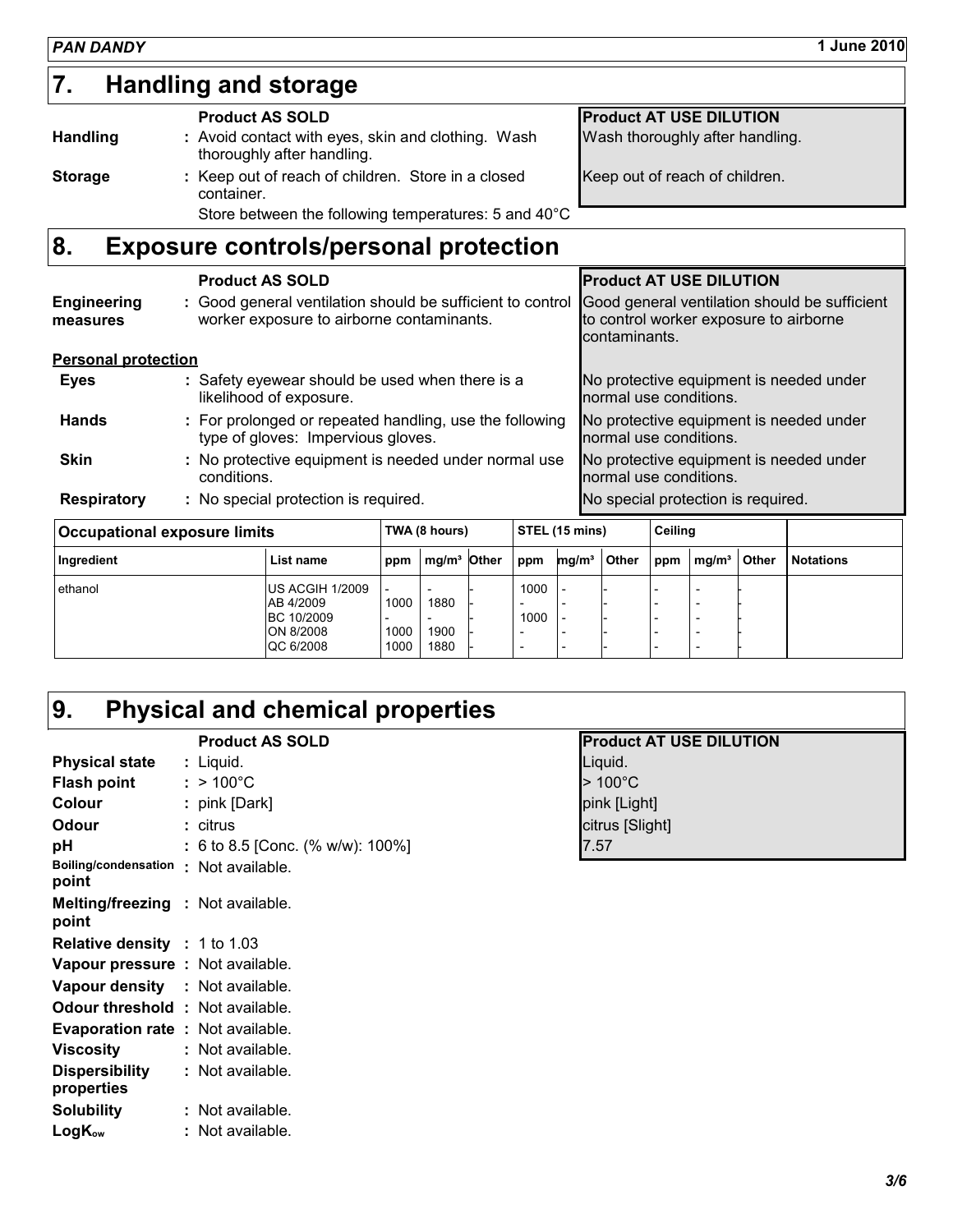### **Stability and reactivity 10.**

| <b>Product AS SOLD</b>                     |                                                                                                                  |
|--------------------------------------------|------------------------------------------------------------------------------------------------------------------|
| <b>Stability</b>                           | : The product is stable. Under normal conditions of storage and use, hazardous<br>polymerisation will not occur. |
| <b>Conditions of instability</b>           | : Not available.                                                                                                 |
| <b>Reactivity</b>                          | : Not available.                                                                                                 |
| <b>Hazardous decomposition</b><br>products | : Under normal conditions of storage and use, hazardous decomposition products should<br>not be produced.        |
| <b>Hazardous polymerisation</b>            | : Under normal conditions of storage and use, hazardous polymerisation will not occur.                           |
|                                            |                                                                                                                  |

## **11. Toxicological information**

#### **Potential acute health effects**

| No known significant effects or critical |
|------------------------------------------|
| No known significant effects or critical |
| No known significant effects or critical |
| No known significant effects or critical |
|                                          |

#### **Product AS SOLD**

| <b>Potential chronic health effects</b> |                                                     |
|-----------------------------------------|-----------------------------------------------------|
| <b>Carcinogenic effects</b>             | : No known significant effects or critical hazards. |
| <b>Mutagenic effects</b>                | : No known significant effects or critical hazards. |

| <b>Mutagenic effects</b><br><b>Teratogenic effects</b>                                                             | : No known significant effects or critical hazards.<br>: No known significant effects or critical hazards.                     |            |               |                |  |
|--------------------------------------------------------------------------------------------------------------------|--------------------------------------------------------------------------------------------------------------------------------|------------|---------------|----------------|--|
| <b>Reproductive effects</b><br><b>Sensitization to Product</b><br><b>Synergistic products</b><br>(toxicologically) | : No known significant effects or critical hazards.<br>: No known significant effects or critical hazards.<br>: Not available. |            |               |                |  |
| <b>Toxicity data</b>                                                                                               |                                                                                                                                |            |               |                |  |
| <b>Product/ingredient name</b>                                                                                     | Test                                                                                                                           | Route      | <b>Result</b> | <b>Species</b> |  |
| ethanol                                                                                                            | LD50                                                                                                                           | Oral       | 7 g/kg        | Rat            |  |
|                                                                                                                    | LD50                                                                                                                           | Oral       | 15010 mg/kg   | Rat            |  |
|                                                                                                                    | LC50                                                                                                                           | Inhalation | 124700 mg/m3  | Rat            |  |
|                                                                                                                    | LC50                                                                                                                           | Inhalation | 5900 mg/m3    | Rat            |  |

#### **Other adverse effects**

**Target organs :** Contains material which may cause damage to the following organs: stomach.

LC50 Inhalation 20000 ppm Rat

### **Ecological information 12.**

**Ecotoxicity :**

: Not reported

### **Disposal considerations 13.**

Diluted product can be flushed to sanitary sewer. **:** Discard empty container in trash. **Waste disposal**

### **Product AS SOLD Product AT USE DILUTION**

Diluted product can be flushed to sanitary sewer. Discard empty container in trash.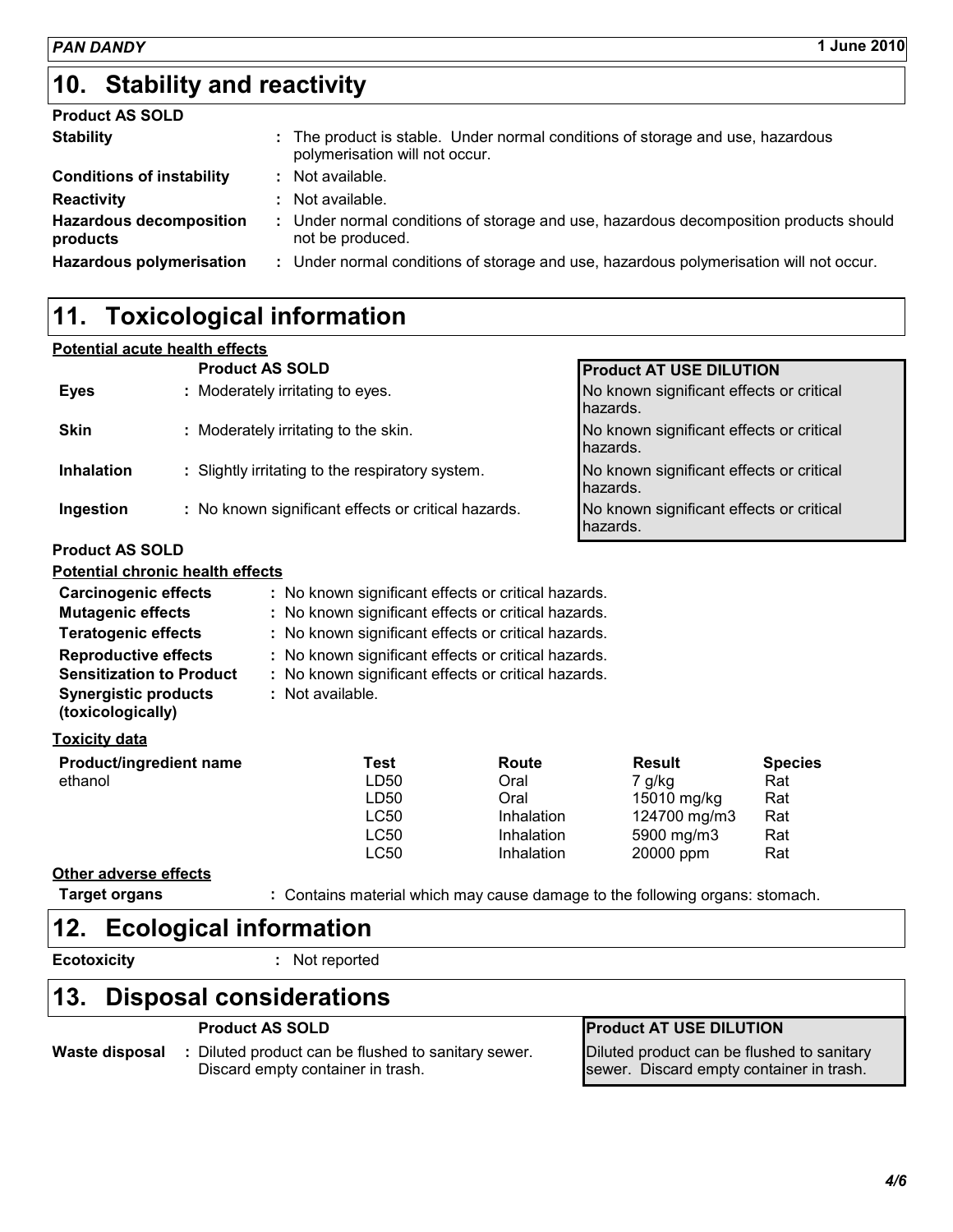### **14. Transport information**

**Certain shipping modes or package sizes may have exceptions from the transport regulations. The classification provided may not reflect those exceptions and may not apply to all shipping modes or package sizes.**

**Product AS SOLD**

**IMO/IMDG Classification Mot regulated.** 

**See shipping documents for specific transportation information.**

**Product AT USE DILUTION**

Not intended for transport.

## **Regulatory information 15.**

**WHMIS** : Class D-2B: Material causing other toxic effects (Toxic).

#### **Product AS SOLD Product AT USE DILUTION**

Not hazardous by WHMIS criteria.

**Canada inventory :** All components are listed or exempted.

**This product has been classified in accordance with the hazard criteria of the Controlled Products Regulations and the MSDS contains all the information required by the Controlled Products Regulations.**